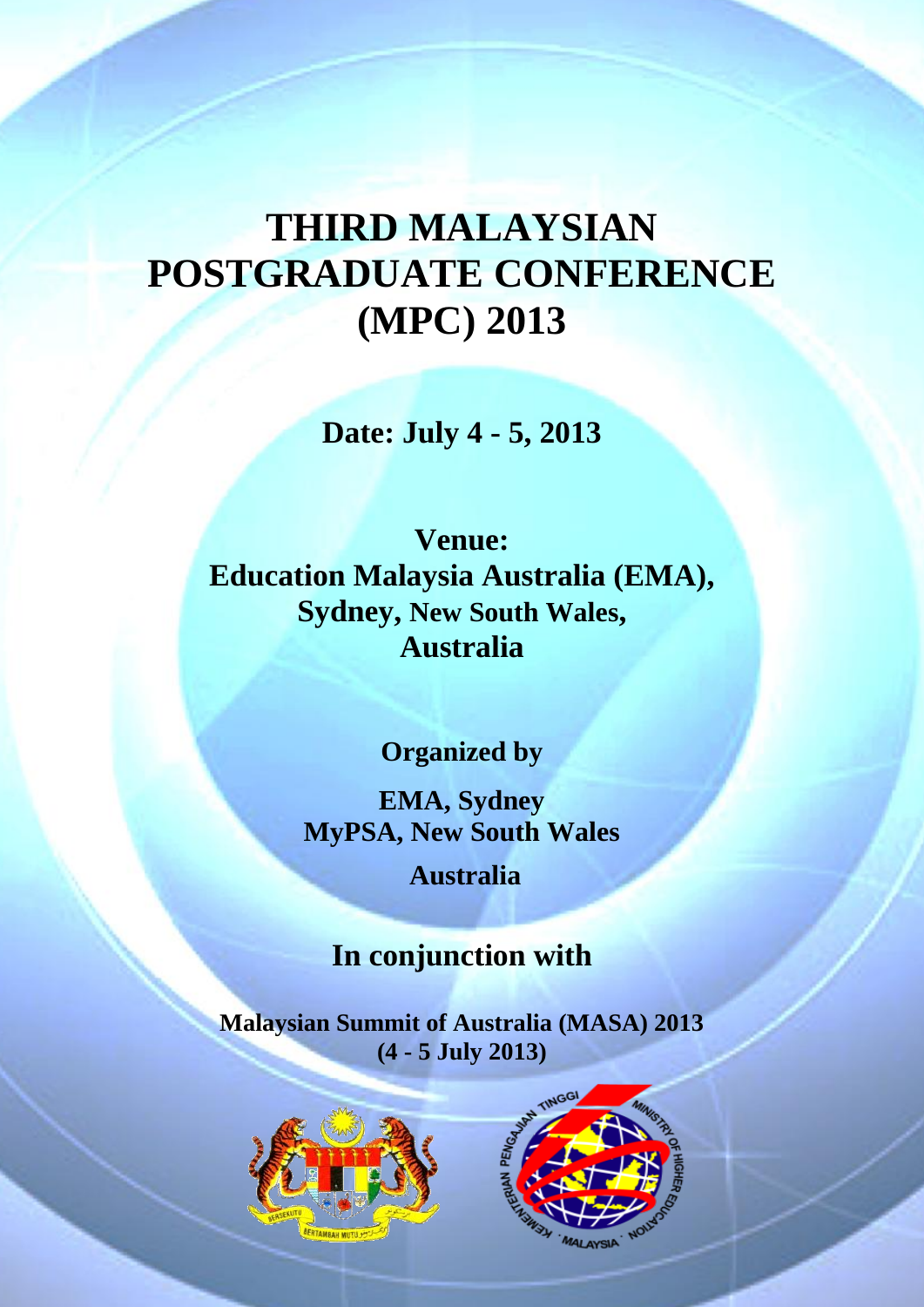

# **SECOND MALAYSIAN POSTGRADUATE CONFERENCE (MPC2013)**

# **CONFERENCE CHAIRMAN'S PREFACE**

The year 2013 represents a significant milestone in the history of Malaysian Postgraduate Student Association of New South Wales (MyPSA-NSW) and Education Ministry of Australia, Sydney (EMAS) with the organisation of the  $3<sup>rd</sup>$  Malaysian Postgraduate Conference 2013 at the Consulate General of Malaysia, Sydney, New South Wales, Australia on 4-5<sup>th</sup> of July 2013, concurrent with Malaysian Summit of Australia (MASA) 2013 (previously known as The National Conference and Games (NCG)).

The conference is a forum of intellectual gathering for the Malaysian postgraduate students in Australia. And also this event will gather and to promote the sharing of ideas and knowledge among the students. The conference has helped in bridging researchers working at different institutions in Australia to share their knowledge and helped in motivating young researchers working for their doctoral program. This has also given some clear directions for further research from the deliberations of the conference. Other than that, it also develops self-confidence in the presentation skills and equips the researchers with unexpected future challenges and shortcoming in the academia world.

A number of delegates from different premier academic and research institutions all over Australia have participated and shared their research experiences at the conference. In all 55 contributed and presentations are presented at this yearly event. The range of topics covered from all aspect of study from engineering, medical, humanitarian, art, social sciences, technology, finance and management.

Several people have contributed in different ways for the success of this event. We thank all the authors of the contributed papers, for the cooperation rendered to us in the publication of the conference proceedings. In particular, we would like to place on record, the expert reviewers who have spared their time for reviewing the papers. We also highly appreciate the assistance offered by many volunteers in organising this event and the preparation of the proceedings.

Mohd Shahrul Nizam Mohd Hedzir Chairman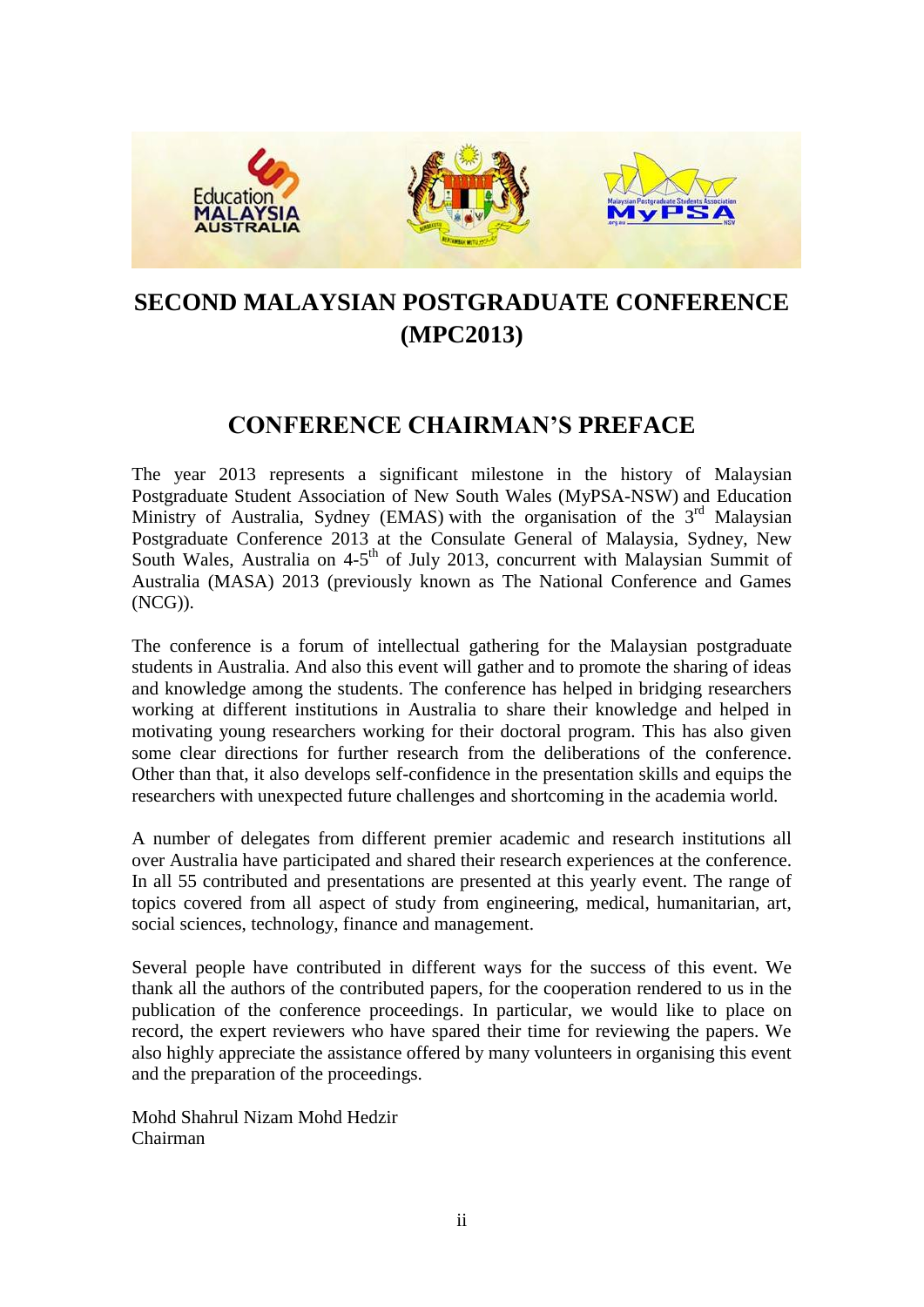

# **ORGANIZING COMMITTEES**

**ADVISOR** Dr. Jumiati Ismail Director of Education Malaysia Australia

**COORDINATOR**  Salina Sa-idul Haj (Education Attaché', EMA) Ahmad Sabri Mohamad (Education Attaché', EMA)

# **ORGANIZING COMMITTEE**

**CHAIRMAN** Mejar Mohd Shahrul Nizam Mohd Hedzir University of Sydney, Australia

**SECRETARIAT**

Najihah Yusof

# **PROGRAM COMMITTEE**

Dr. Jumiati Ismail, EMA, Australia Muhamad Mat Noor, UMP, Malaysia Pn. Ramiza Darmi, USQ, Australia Professor Dr. Md. Mustafziur Rahman, UMP, Malaysia Dr. Faisal Mohd Yasin, Griffith University, Australia Ms Salina Sa-idul Haj (Education Attaché', EMA) Dr. Nabilah Othman, HUKM, Malaysia

**REGISTRATION AND TECHNICAL**

Faridda Ashiken Meor Shaharim

**TREASURER** Adibah Jamaluddin

**PROMOTION AND SPONSORSHIP** Athira Azmi

**FOOD AND BEVERAGES** Nurul Ain Mohd Said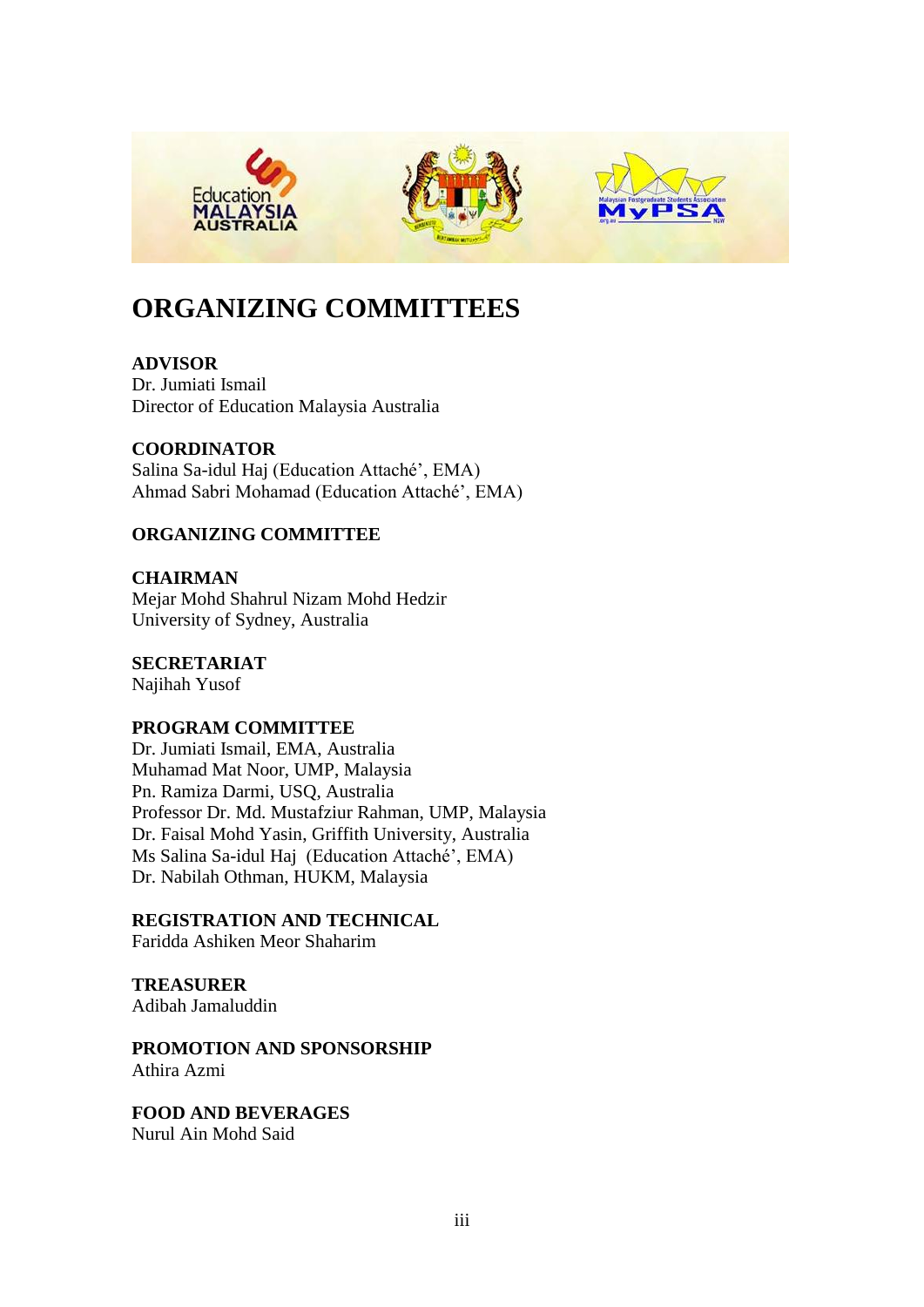#### **FLOOR AND EVENT MANAGER**

Sahul Hamid Mohamed Maiddin

#### **SPECIAL TASK**

Noorul Aini Sulaiman Muiz Ishak

#### **TECHNICAL COMMITTEES**

Engr. Muhamad Mat Noor, USQ Australia (Chair) Professor Dr. Md. Mustafizur Rahman, UMP, Malaysia Mejar Mohd Shahrul Nizam Mohd Hedzir, Australia Siti Khadijah Mohammad Murad, Sydney Dr. Kumaran Kadirgama, UMP, Malaysia Dr. Noorsidi Aizuddin Mat Noor, UTM, Malaysia

#### **MPC2013 REVIEWERS**

Prof. Datin Dr. Rashidah Esa, UM, Malaysia

- Prof. Datuk Dr. A Rahman, A Jamal UKM, Malaysia
- Prof. Datuk Dr. Noor Azlan Ghazali, Universiti Kebangsaan Malaysia, Malaysia
- Prof. Dr. Aidy Ali, UPNM, Malaysia
- Prof. Dr. Azlan Abd Rahman UTM, Malaysia
- Prof. Dr. Darah Ibrahim, USM, Malaysia
- Prof. Dr. Elsayed Orady, University of Michigan-Dearborn, USA
- Prof. Dr. Farzin Farzaneh, King's College, London
- Prof. Dr. Fauza Binti Abdul Ghaffar, University of Malaya, Malaysia
- Prof. Dr. Hanafi Ismail, USM, Malaysia
- Prof. Dr. Idris Jajri, University of Malaya, Malaysia
- Prof. Dr. K.V. Sharma, JNTU, India
- Prof. Dr. Md Saion Salikin, UITM, Malaysia
- Prof. Dr. Md. Dan Md. Palil, UTEM Malaysia
- Prof. Dr. Md. Mustafizur Rahman, UMP, Malaysia
- Prof. Dr. Mohamed Othman, Universiti Putra Malaysia, Malaysia
- Prof. Dr. Nasruddin Jaafar, UM, Malaysia
- Prof. Dr. Rahimah Abdul Kadir, Lincoln University College Malaysia
- Prof. Dr. Rosli Abu Bakar, UMP, Malaysia
- Prof. Dr. Ross Sanders, University of Sydney, Australia
- Prof. Dr. Russly Abdul Rahman, UPM, Malaysia
- Prof. Dr. S.M. Sapuan, UPM, Malaysia
- Prof. Dr. Siti Rahayah, UKM, Malaysia
- Prof. Dr. Talal Yusaf, USQ, Australia
- Prof. Dr. Yuji Nakamura, Hokkaido University, Japan
- Prof. Dr. Zahir Quraeshi, WMU, USA
- Prof. Dr. Zubaidah Zainal Abidin, UiTM, Malaysia
- Prof. Ir. Dr. Mohd Sapuan Salit, UPM, Malaysia
- Prof. Ir. Muhd Fadhil Nuruddin, UTP, Malaysia
- Prof. Mohamad Suhaimi Jaafar, USM, Malaysia
- Prof. Norazmi Mohd Nor, USM, Malaysia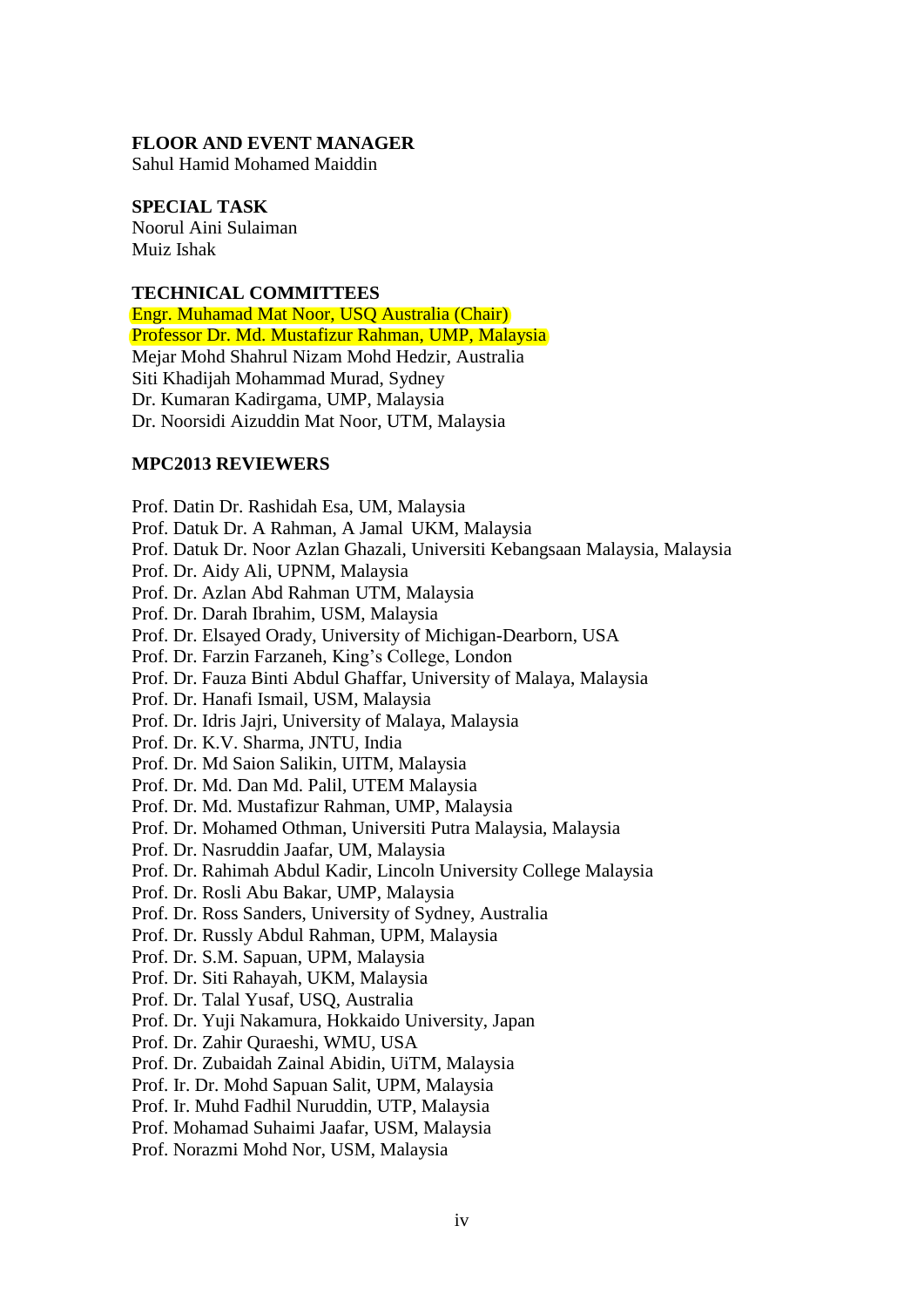### **GENERAL INFORMATION**

| <b>DATE</b>  | $\therefore$ 4 - 5 July 2013          |
|--------------|---------------------------------------|
| <b>VENUE</b> | : Education Malaysia Australia (EMA), |
|              | Sydney, New South Wales,              |
|              | Australia                             |

#### **PAPER PRESENTATION GUIDELINES**

- 1. Paper presentation will be 15 minutes followed by 5 minutes Q&A.
- 2. Proceedings will be prepared after the conference.

# **THURSDAY (04 JULY 2013)**

- 07.30am Registration / Breakfast
- 08.30am Opening remarks
- 08.40am Keynote address "Malaysian Overseas Postgraduate Candidates' Roles on Malaysia Future Development" by Dr Radzi Jidin from UNSW
- 09.00am Session 1
- 11.00am Short break
- 11.05am Session 2
- 01.03pm Break / Lunch / Zuhur
- 01.45pm Session 3
- 03.45pm Tea Break / Asar
- 04.00pm Session 4
- 05.30pm Closing / Maghrib / Dinner

# **FRIDAY (05 JULY 2013)**

- 08.30am Checkout
- 09.30am Malaysian Summit of Australia (MASA) 2013
- 05.30pm Closing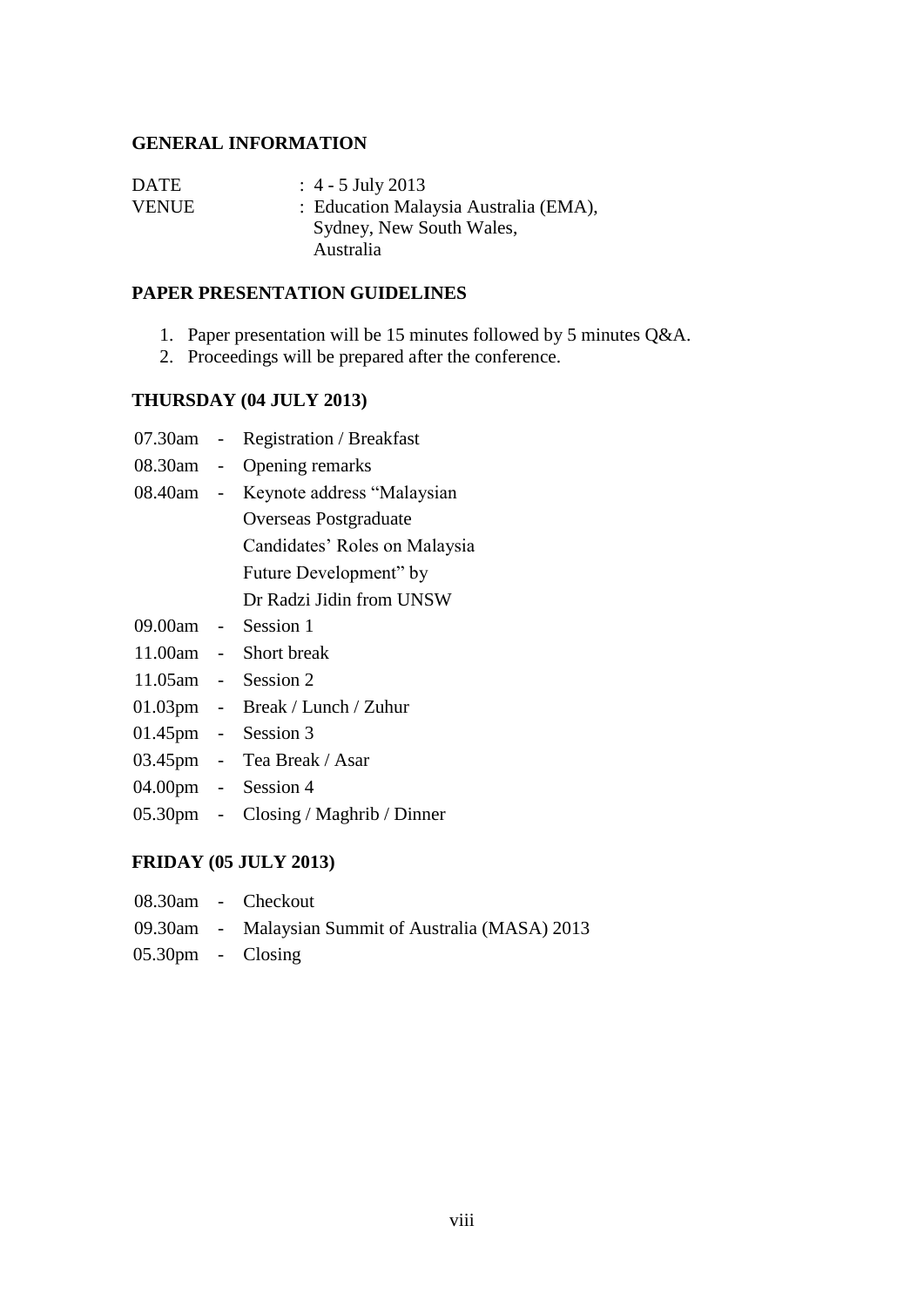# **TABLE OF CONTENTS**

| <b>Title and Authors</b>                                                                                                                                                                    | Page         |
|---------------------------------------------------------------------------------------------------------------------------------------------------------------------------------------------|--------------|
| <b>Malaysian Graduates: What And Why</b><br>Ramiza Darmi and Peter Albion                                                                                                                   | $\mathbf{1}$ |
| Thin Layer Drying of Agricultural Products: A Review<br>Y. Sahari and R. H. Driscoll                                                                                                        | 8            |
| <b>Tensile Behaviours of Activated Carbon Coconut Shell Filled Epoxy</b><br><b>Composites</b><br>Salleh Z., Islam M. M. and Ku H.                                                           | 22           |
| Electron Contamination Measurements from the Magic Plate: A Silicon<br><b>Array Detector</b><br>Azira Khalil                                                                                | 28           |
| A Homogeneous Charge Compression Ignition Engine: An Introduction<br>A. Aziz Hairuddin, Andrew P. Wandel and Talal Yusaf                                                                    | 37           |
| Discretization of Three Dimensional Non-Uniform Grid: Conditional<br><b>Moment Closure Elliptic Equation using Finite Difference Method</b><br>M. M. Noor, Andrew P. Wandel and Talal Yusaf | 48           |
| The Air Fuel Ratio Study for The Mixture of Biogas and Hydrogen on Mild<br><b>Combustion</b><br>M. M. Noor, Andrew P. Wandel and Talal Yusaf                                                | 61           |
| The Study of Temperature Distribution and Heat Flux Patterns in Water<br><b>Heater Plant</b><br>A. R. Asari                                                                                 | 73           |
| <b>Wave Propagation Scattering due to Defect on Thin Composite Plates</b><br>Z. M. Hafizi, J. Epaarachchi and K. T. Lau                                                                     | 80           |
| Corpus-Based Study on Malaysian users' English Writing: A Preliminary<br>Study of the Collocational Behaviour and Semantic Prosody of Cause<br>S. A. Joharry                                | 89           |
| Motivations and Effects of Foreign Skilled Labour on Malaysia's economic<br>Transformation<br>Christina Ken Yin YEO                                                                         | 97           |
| <b>Textile Material Forms for Reinforcement Materials – A Review</b>                                                                                                                        | 105          |
| M. I. Misnon, M. M. Islam, J. A. Epaarachchi and K. T. Lau<br>Genetic Susceptibility to Non-Hodgkin's Lymphoma: FOXP1 and FCRL3<br>Nurul Huda Syed Ibrahim and Lyn. R. Griffiths            | 124          |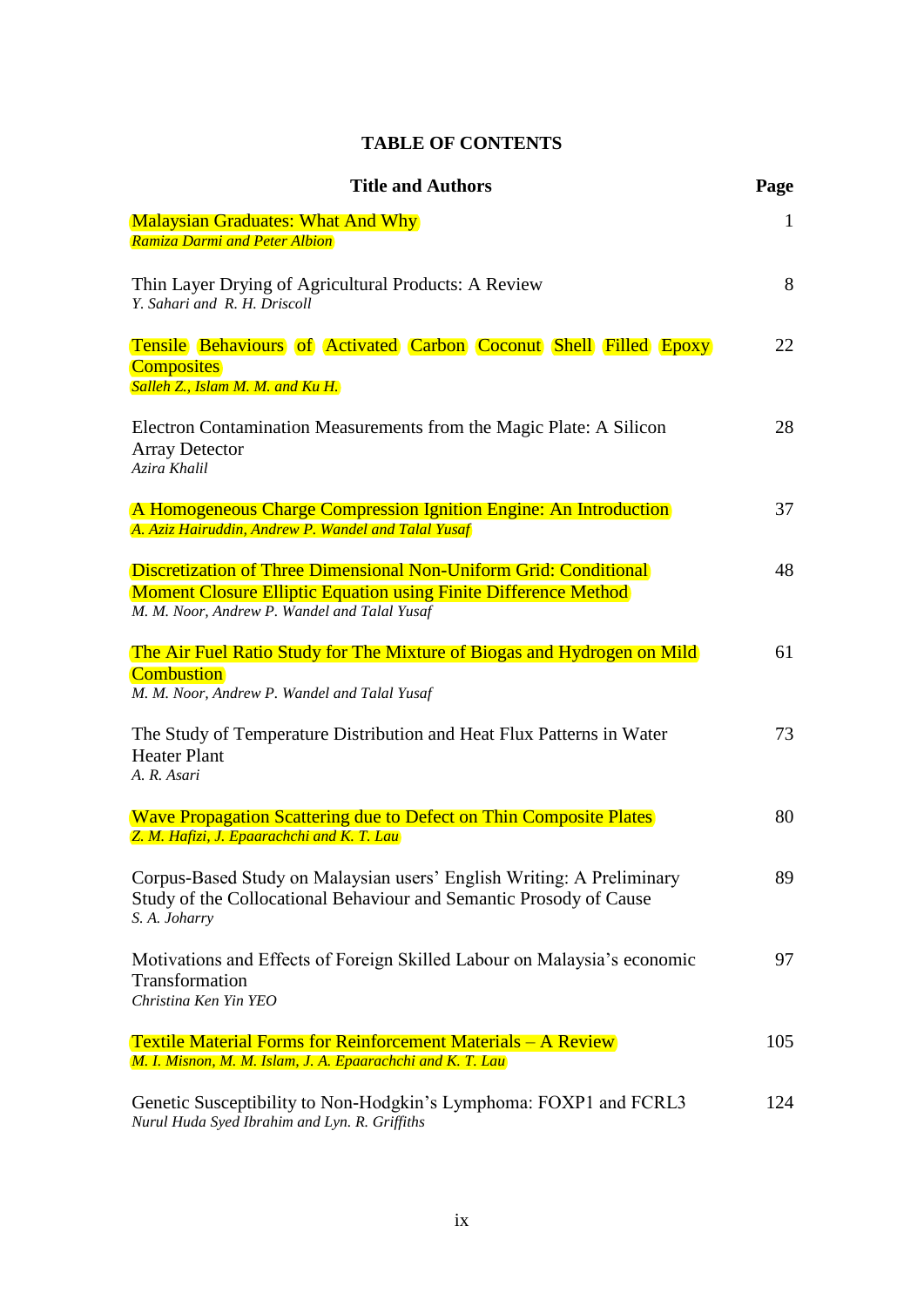| <b>Title and Authors</b>                                                                                                                                                       | Page |
|--------------------------------------------------------------------------------------------------------------------------------------------------------------------------------|------|
| Oil Extraction from Heterotrophic Microalgae Biomass: A Preliminary Study<br>Farah Ahmad, Ian O'Hara and Zhanying Zhang                                                        | 133  |
| <b>Islamic Finance in Australia: History and Development</b>                                                                                                                   | 139  |
| M. R. M. Sain, M. M. Rahman and R. Khanam                                                                                                                                      |      |
| Managing Change for Environmental Sustainability in Queensland<br>Manufacturing SMEs: An Overview<br>Z. Mahmud                                                                 | 158  |
| <b>Visible and Shortwave Near Infrared Spectroscopy to Predict Sugarcane</b><br><b>Quality from Clear and Raw Juice Samples</b><br>N. M. Nawi, G. Chen and T. Jensen           | 167  |
| <b>English Language in the Malaysian Education System: Its Existence and</b><br><b>Implications</b><br>Ramiza Darmi and Peter Albion                                           | 175  |
| Decoding The Forbidden 'Parang' Designs in Raffles' Batik Collection<br>Thienny Lee                                                                                            | 184  |
| The Role of Social Media in Business-to-Business Relationship Marketing<br>Nur Amalina Mohamad Zaki, Mitchell Ross, Scott Weaven and Wei (Diane) Shao                          | 190  |
| Bioremediation for Acid Mine Drainage: Organic Solid Waste as Carbon<br>Sources for Sulfate-Reducing Bacteria: A Review<br>I. N. Jamil                                         | 203  |
| Biomechanics Study in Sprint Kayaking using Simulator and On-water<br>Measurement Instrumentation: An Overview<br>Yun Loi Lok                                                  | 216  |
| Maintaining Women's Integrity During Childbirth Through Participatory<br><b>Action Research</b><br>S.M. Muda, K. Fahy and C. Hastie                                            | 224  |
|                                                                                                                                                                                | 233  |
| <b>Development of Artificial Neural Network Model in Predicting Performance</b><br>of the Smart Wind Turbine Blade<br>Supeni E.E., Epaarachchi J.A., Islam M.M. and Lau K.T.   |      |
| High Risk Habits in Relation to Oral Cancer in Two Selected Indian<br>Communities in Malaysia and India: A Descriptive Study<br>J. Francis, S. Sivarajan, R. Esa and K.H. Awan | 243  |
| Malaysian Overseas Postgraduate Candidates' Roles in Malaysia Future<br>Development<br>R. Jidin                                                                                | 252  |